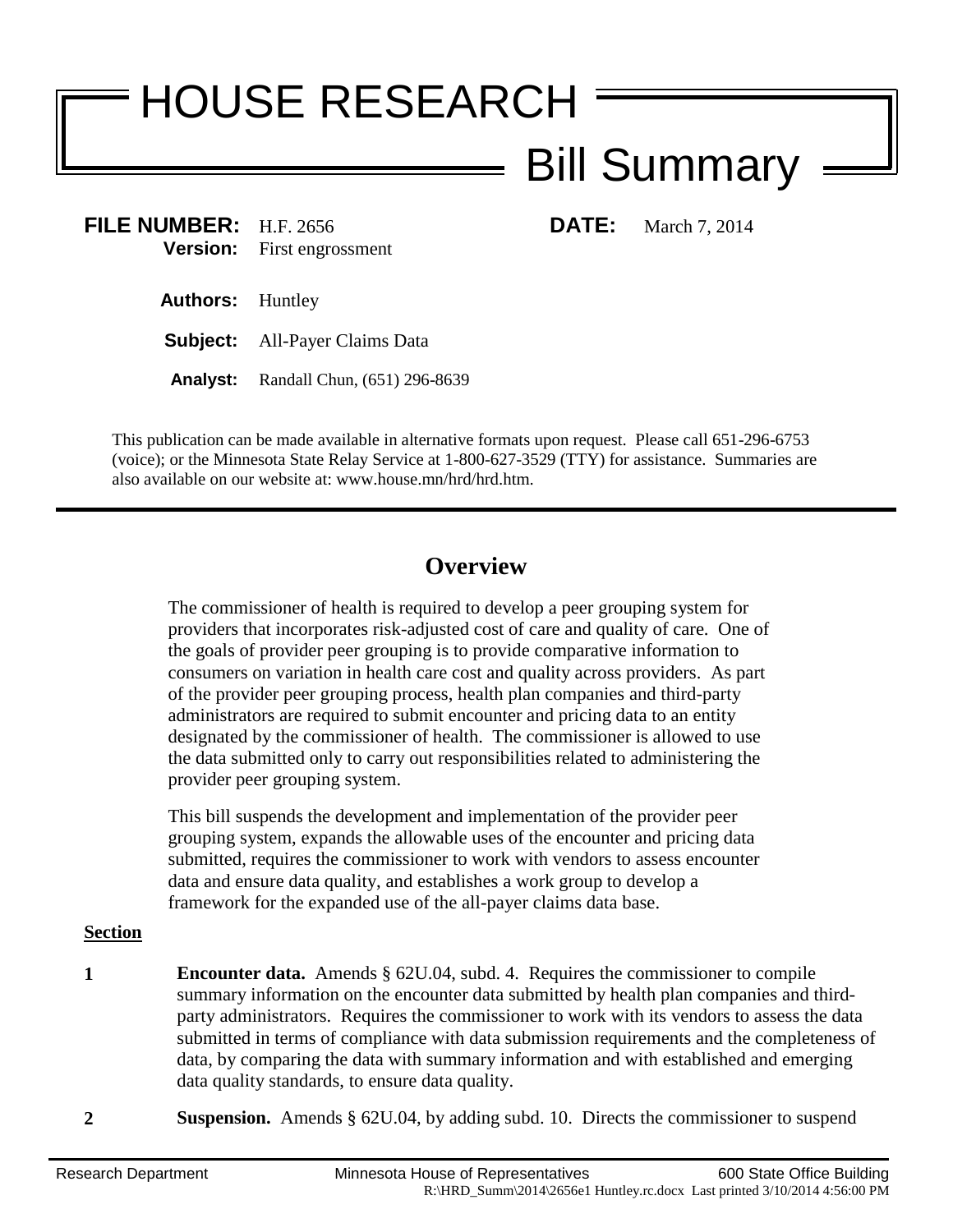#### **Section**

the development and implementation of the provider peer grouping system. Provides that the suspension continues until the legislature authorizes the commissioner to resume the activity.

**3 Restricted uses of the all-payer claims data.** Amends § 62U.04, by adding subd. 11. (a) States that the commissioner or a designee shall use the encounter and pricing data submitted under subdivisions 4 and 5 only to:

(1) evaluate the performance of the health care home program;

(2) study hospital readmission trends and rates, in collaboration with the Reducing Avoidable Readmissions Effectively campaign;

(3) analyze variations in health care costs, quality, utilization, and illness burden, based on geographical areas or populations; and

(4) evaluate the state innovation model (SIM) grant, including an analysis of health care cost, quality, and utilization baseline and trend information for targeted populations and communities.

(b) Allows the commissioner to publish the results of the authorized uses in paragraph (a), as long as the data released publicly do not contain information or descriptions that would allow the identification of individual hospitals, clinics, or other providers.

(c) States that nothing in the subdivision shall be construed to prohibit the commissioner from using the encounter data collected under subdivision 4 to complete the state-based risk adjustment system assessment due to the legislature on October 1, 2015.

(d) Allows the commissioner or a designee to use the encounter and pricing data submitted for purposes of paragraph (a), clause  $(3)$  – analyze variations in health care costs, quality, utilization, and illness burden – until July 1, 2016.

**4 All-payer claims database work group.** Amends § 62U.04, by adding subd. 12. (a) Requires the commissioner of health to convene a work group to develop a framework for the expanded use of the all-payer claims database. Requires the work group to develop recommendations based on specified questions, and other topics identified by the work group. The specified questions address issues related to: parameters for allowable uses, the appropriate advisory or governing body, funding and fee structures, mechanisms for releasing or accessing data, privacy and security protections, and additional resources that may be needed.

(b) Specifies membership of the work group.

(c) Requires the commissioner to submit a report on the recommendations of the work group to the chairs and ranking minority members of the legislative committees and divisions with jurisdiction over health and human services, judiciary, and civil law, by February 1, 2015. States that in considering these recommendations, the legislature may consider whether the currently authorized uses of the all-payer claims data under § 62U.04 should continue to be authorized.